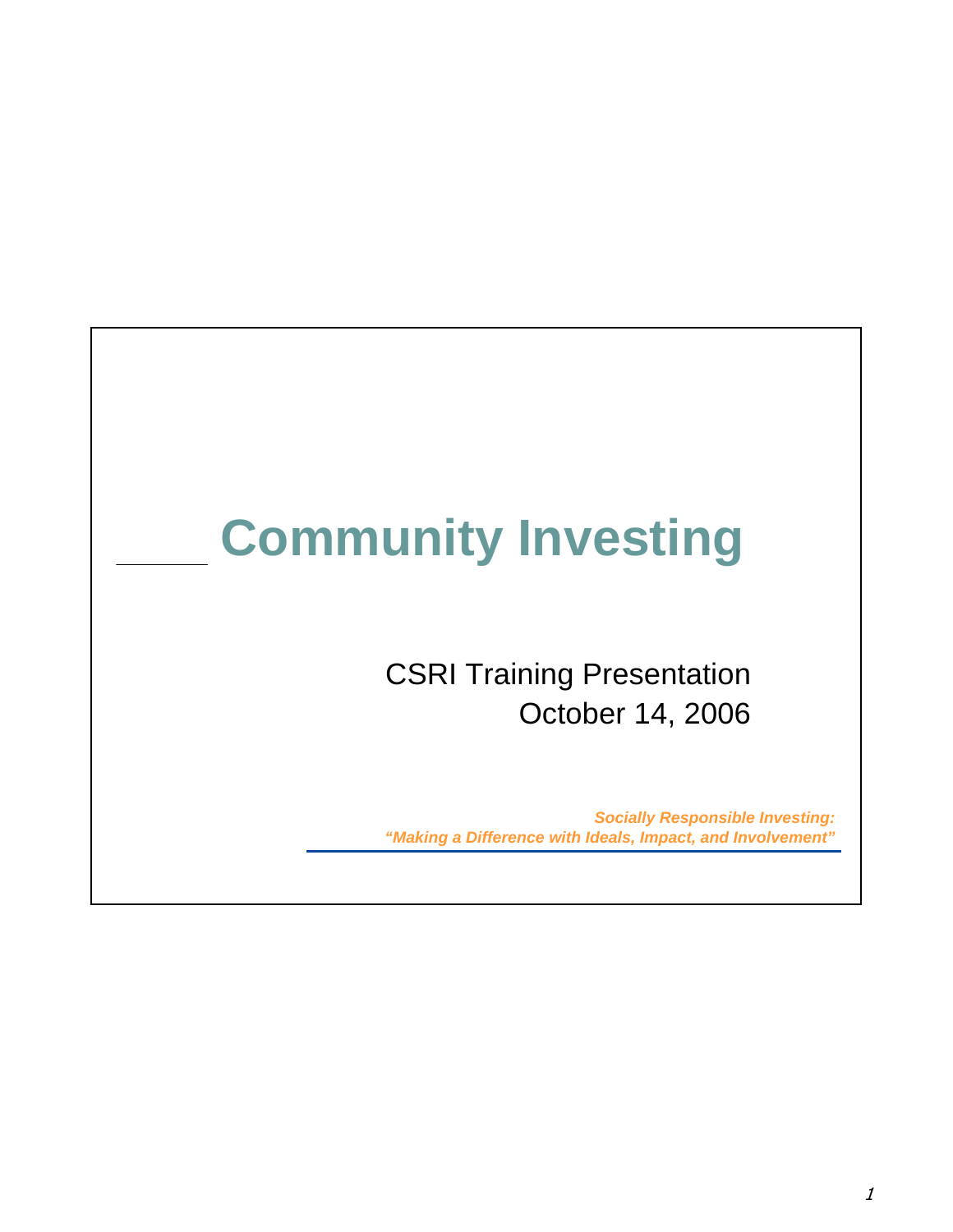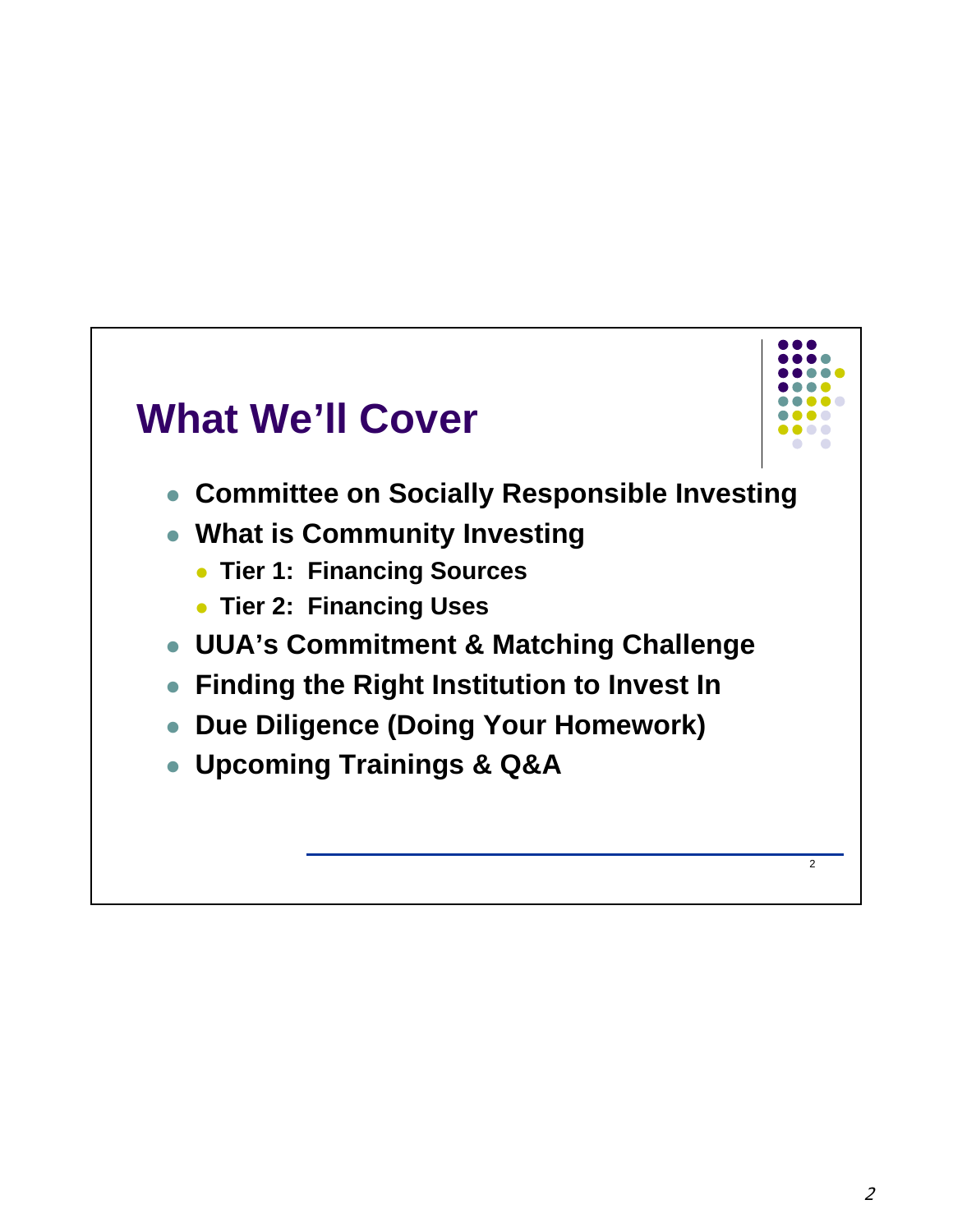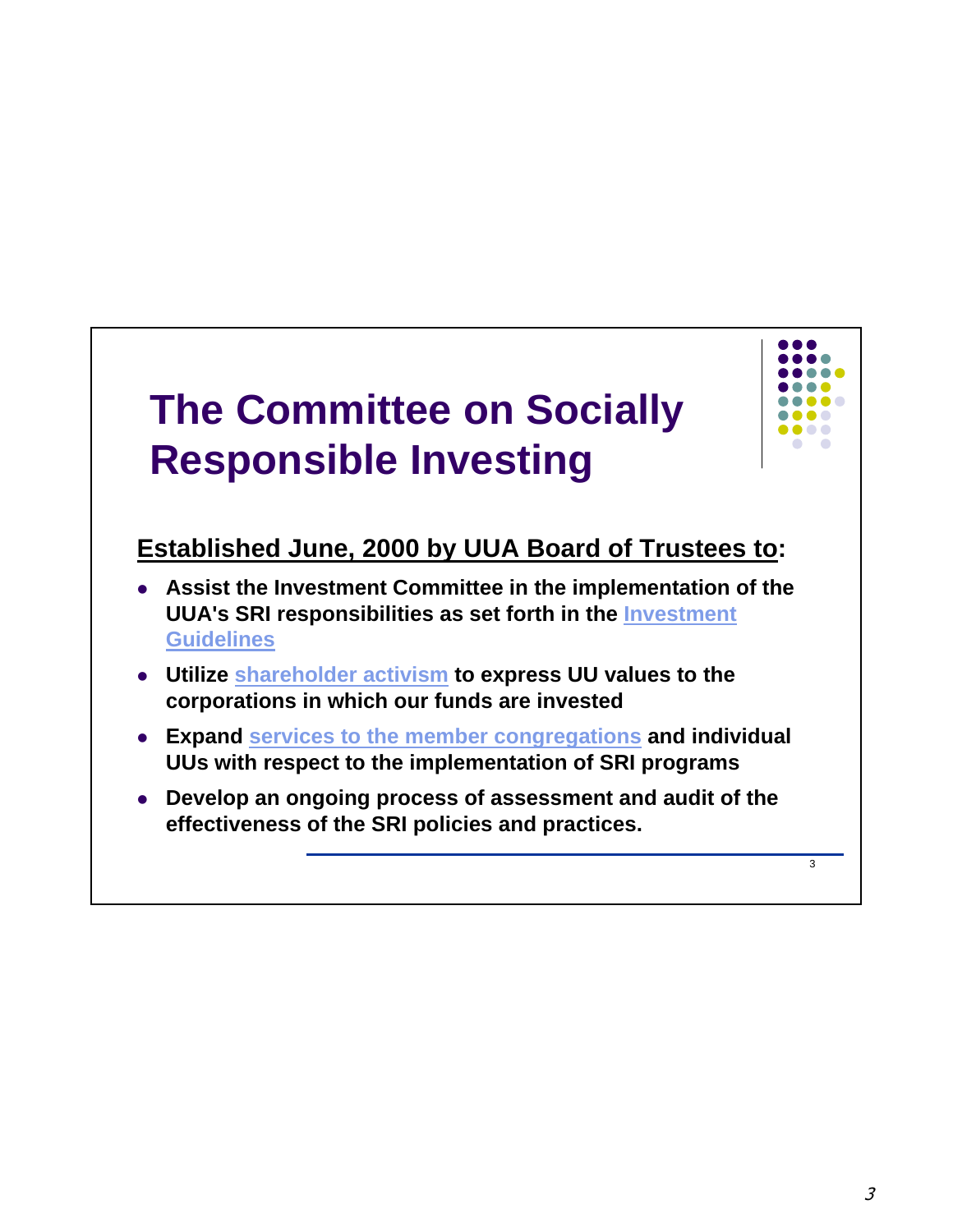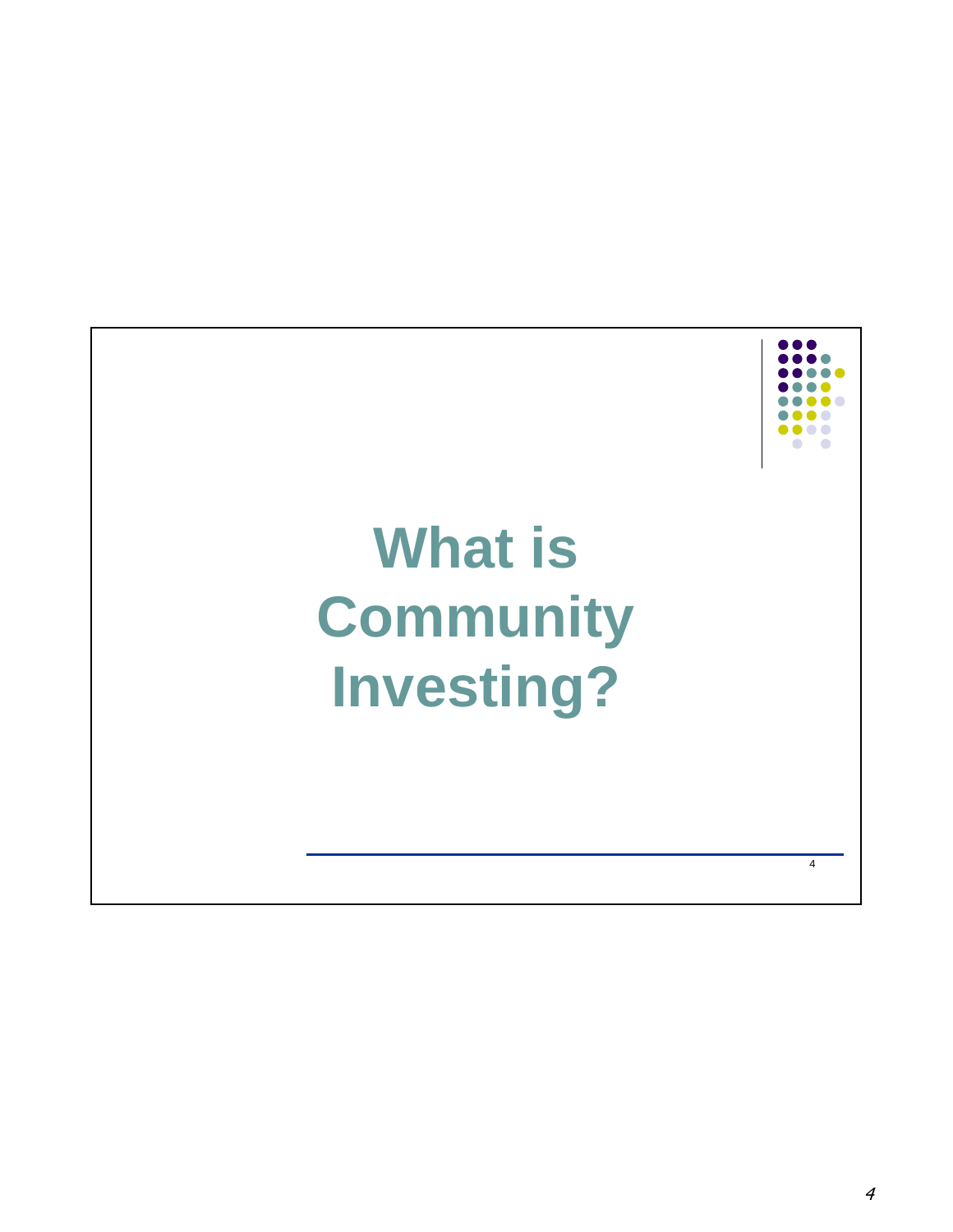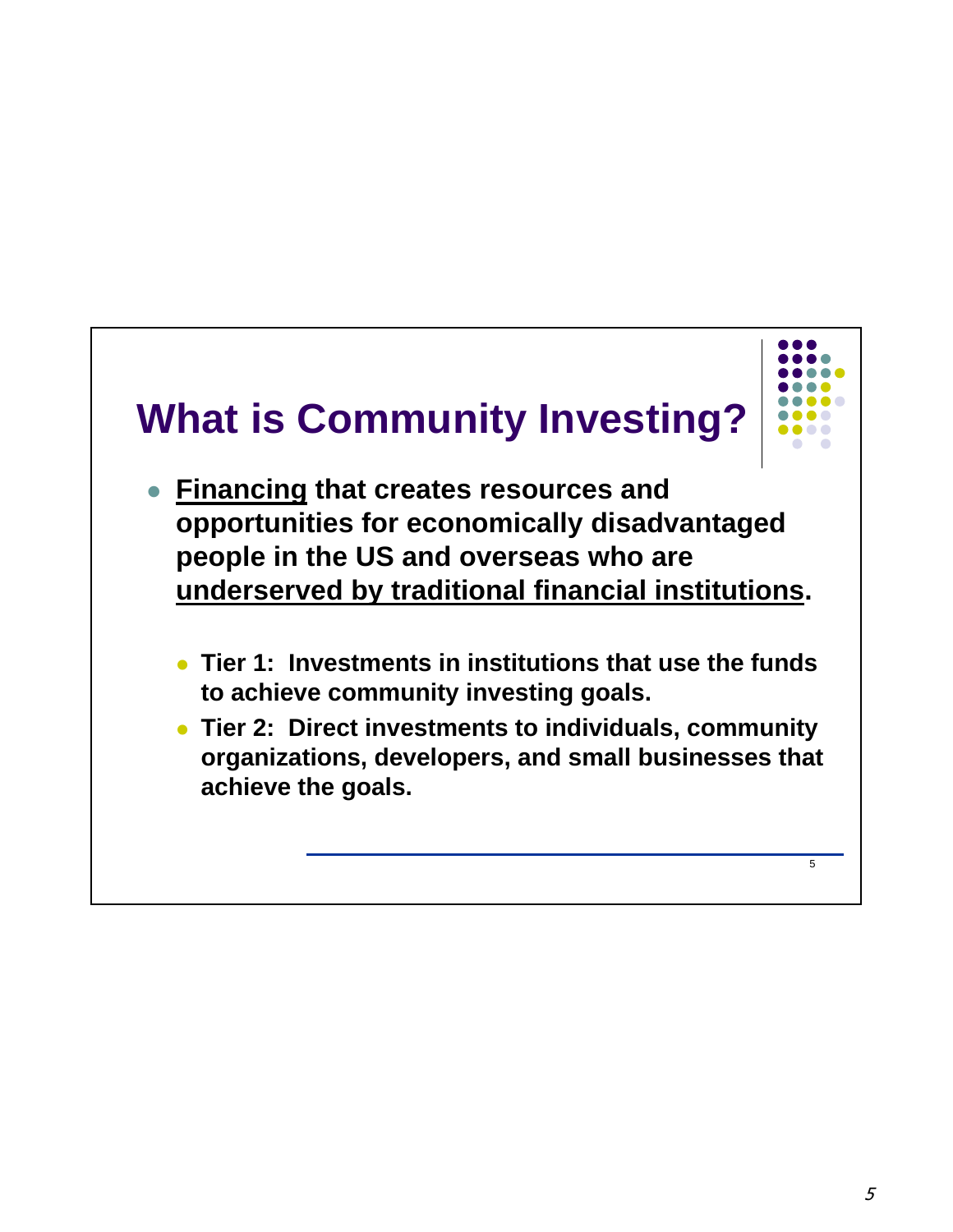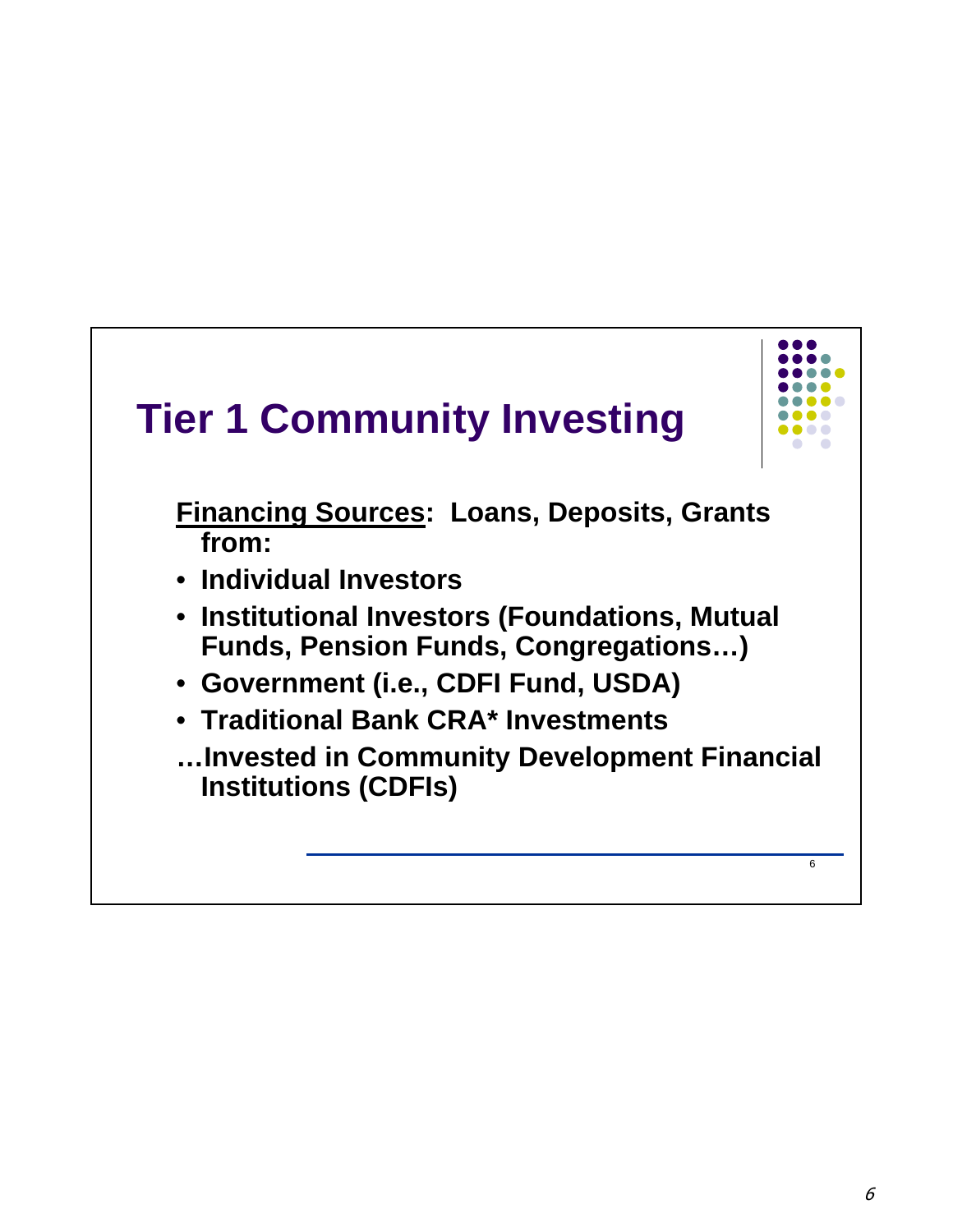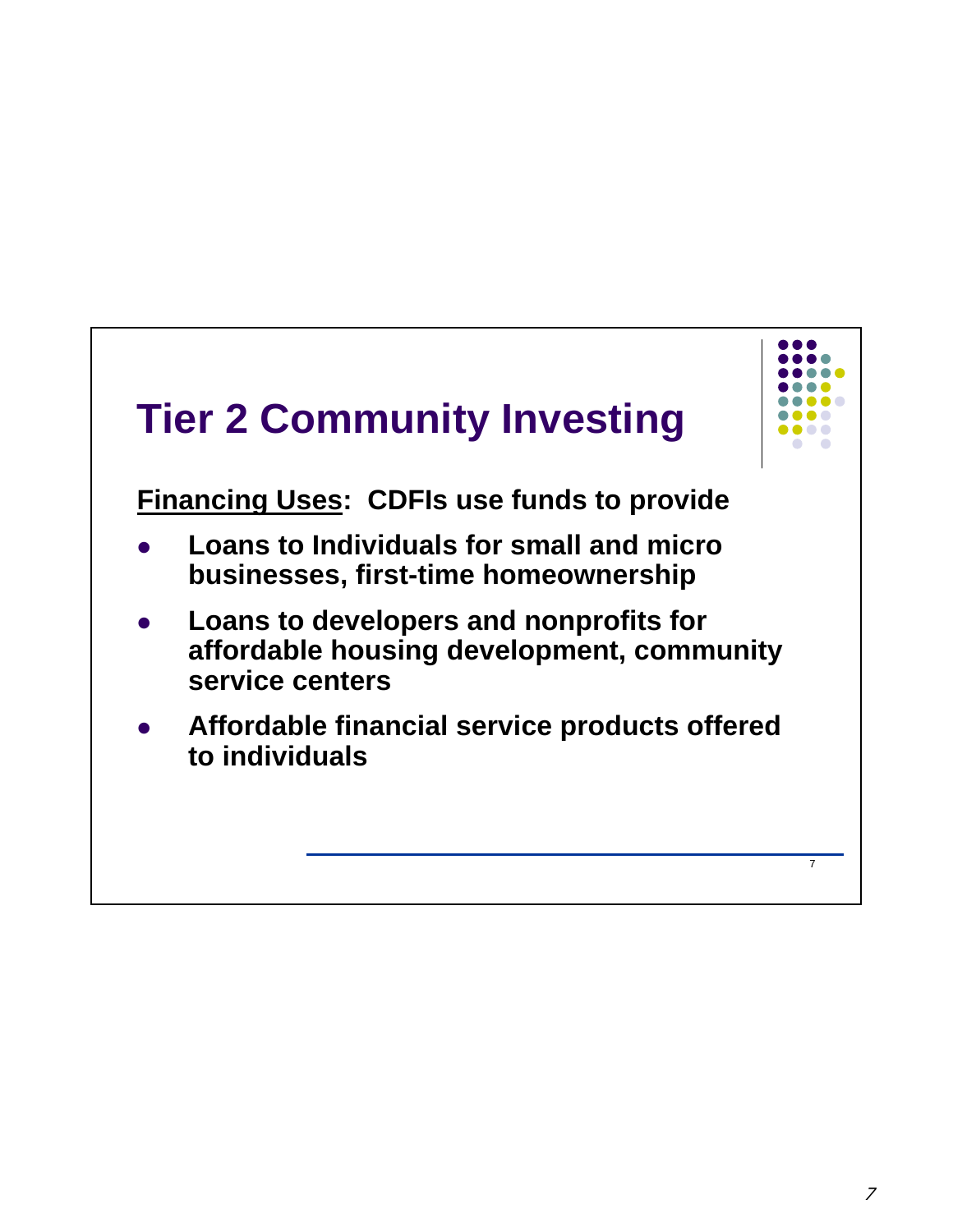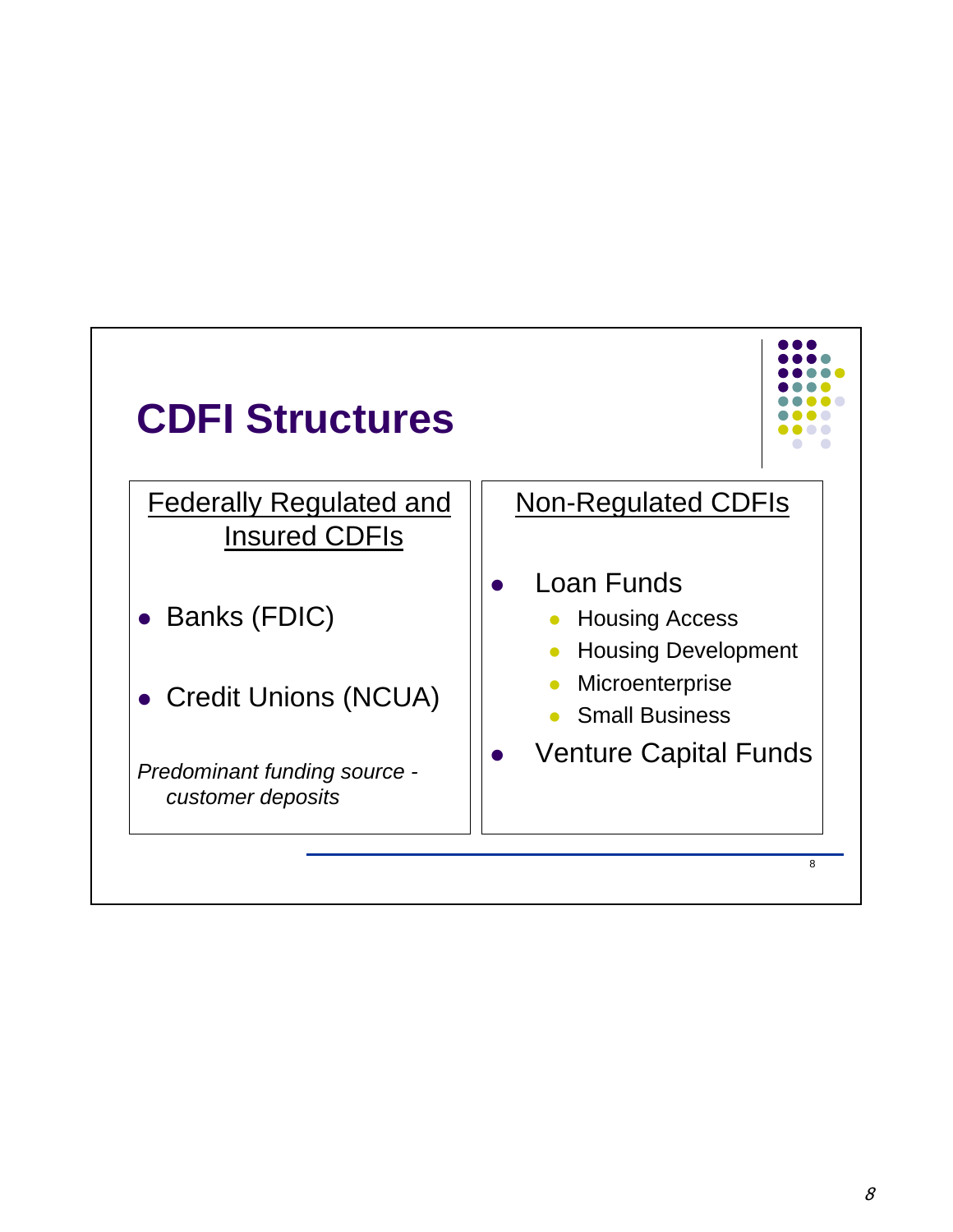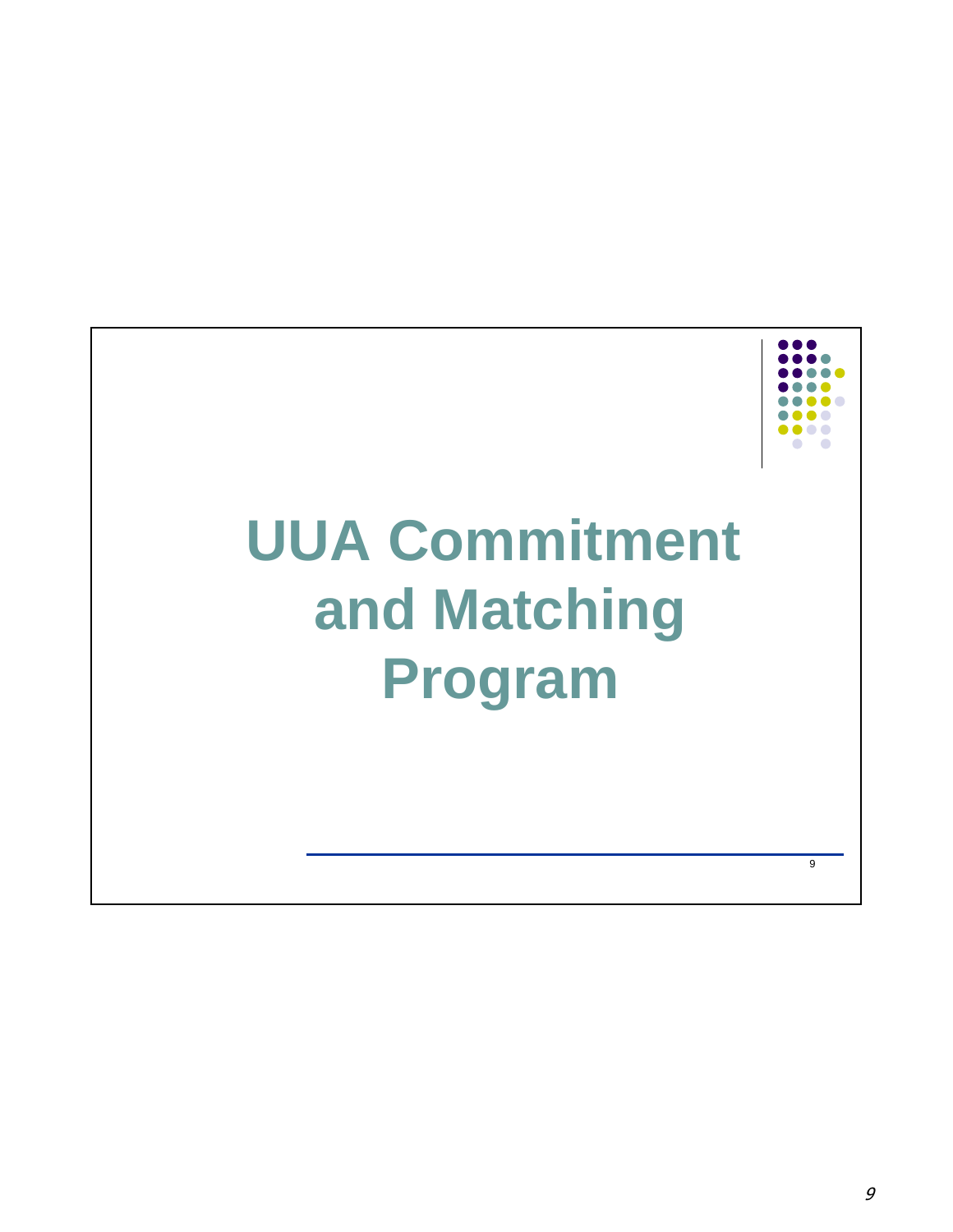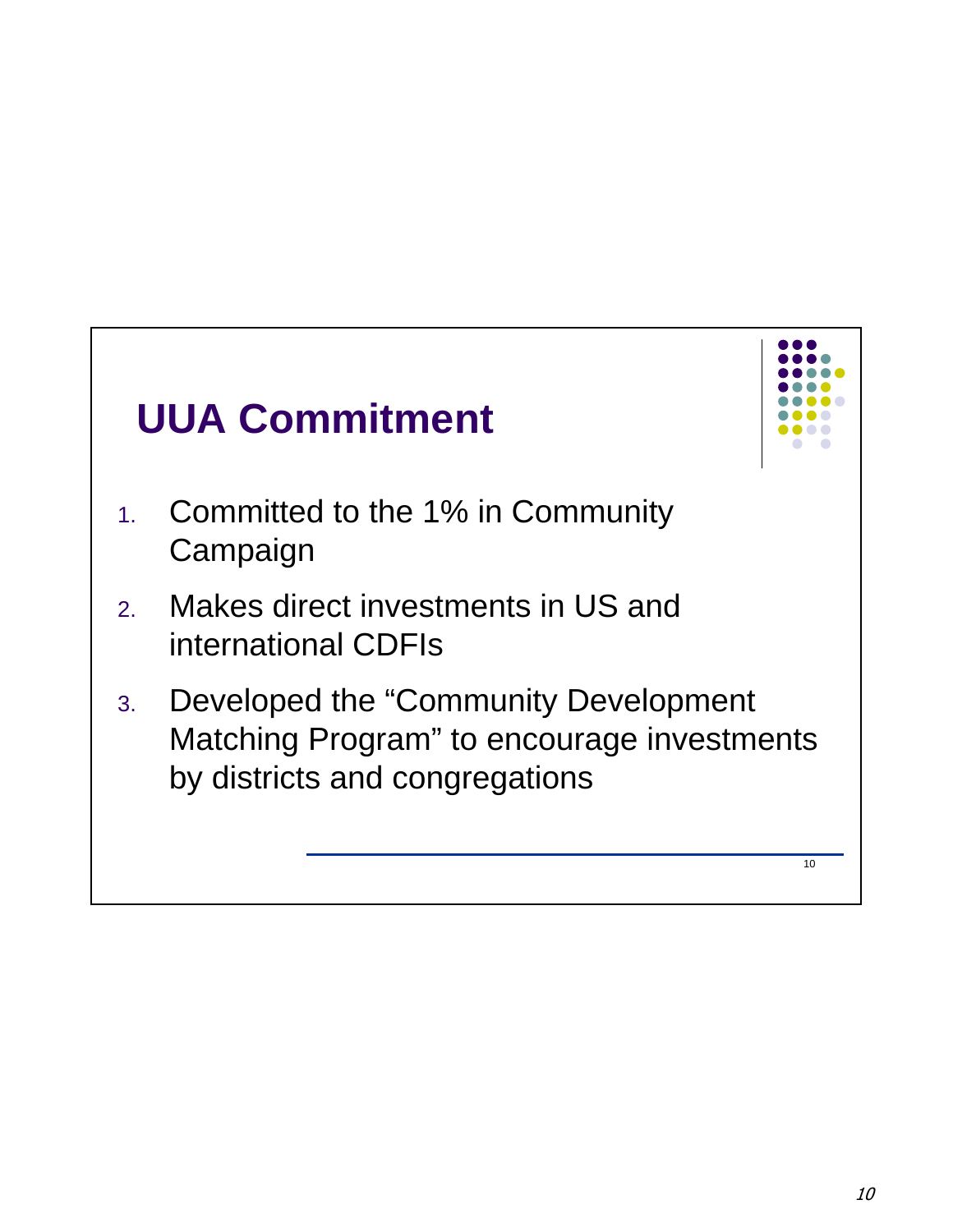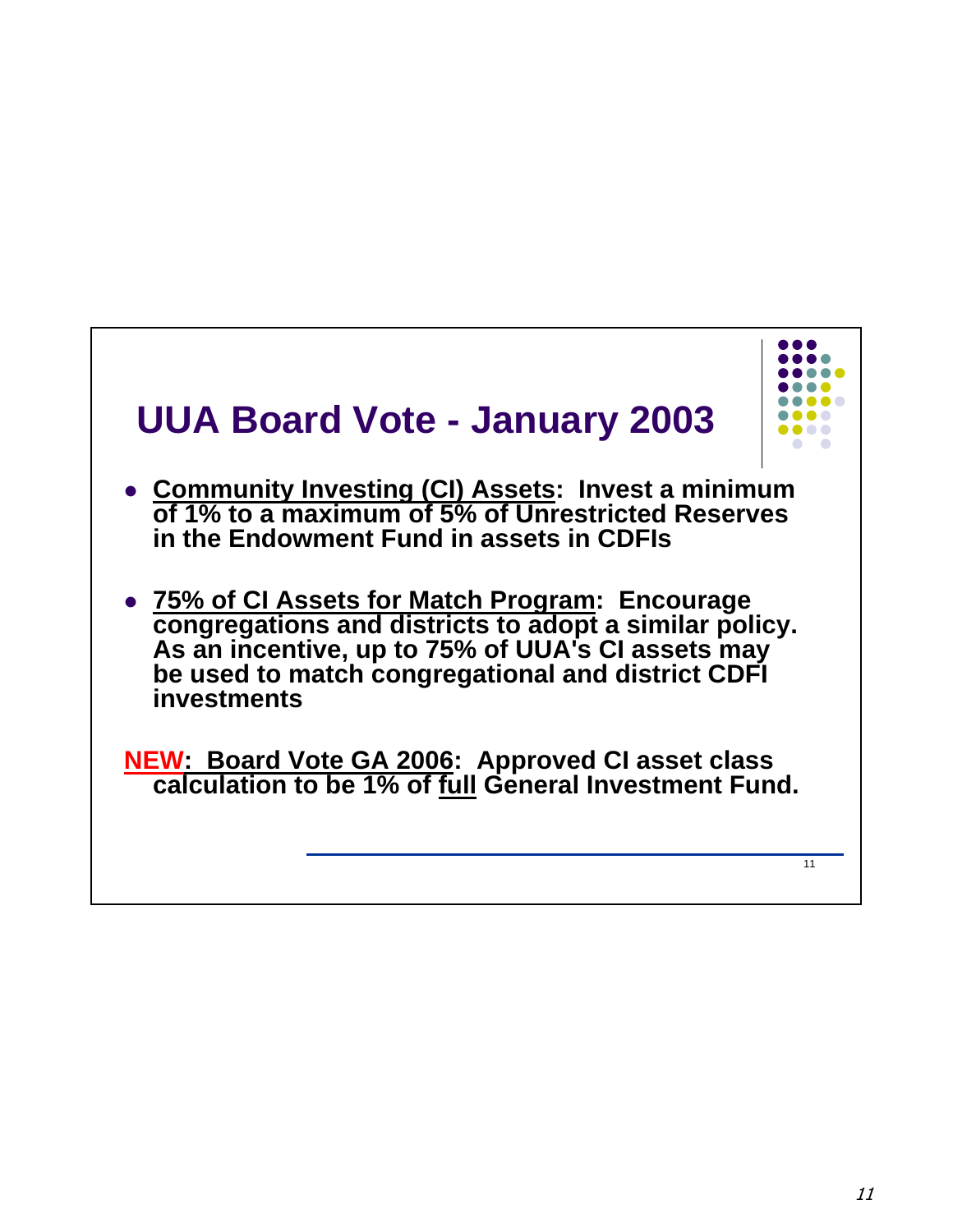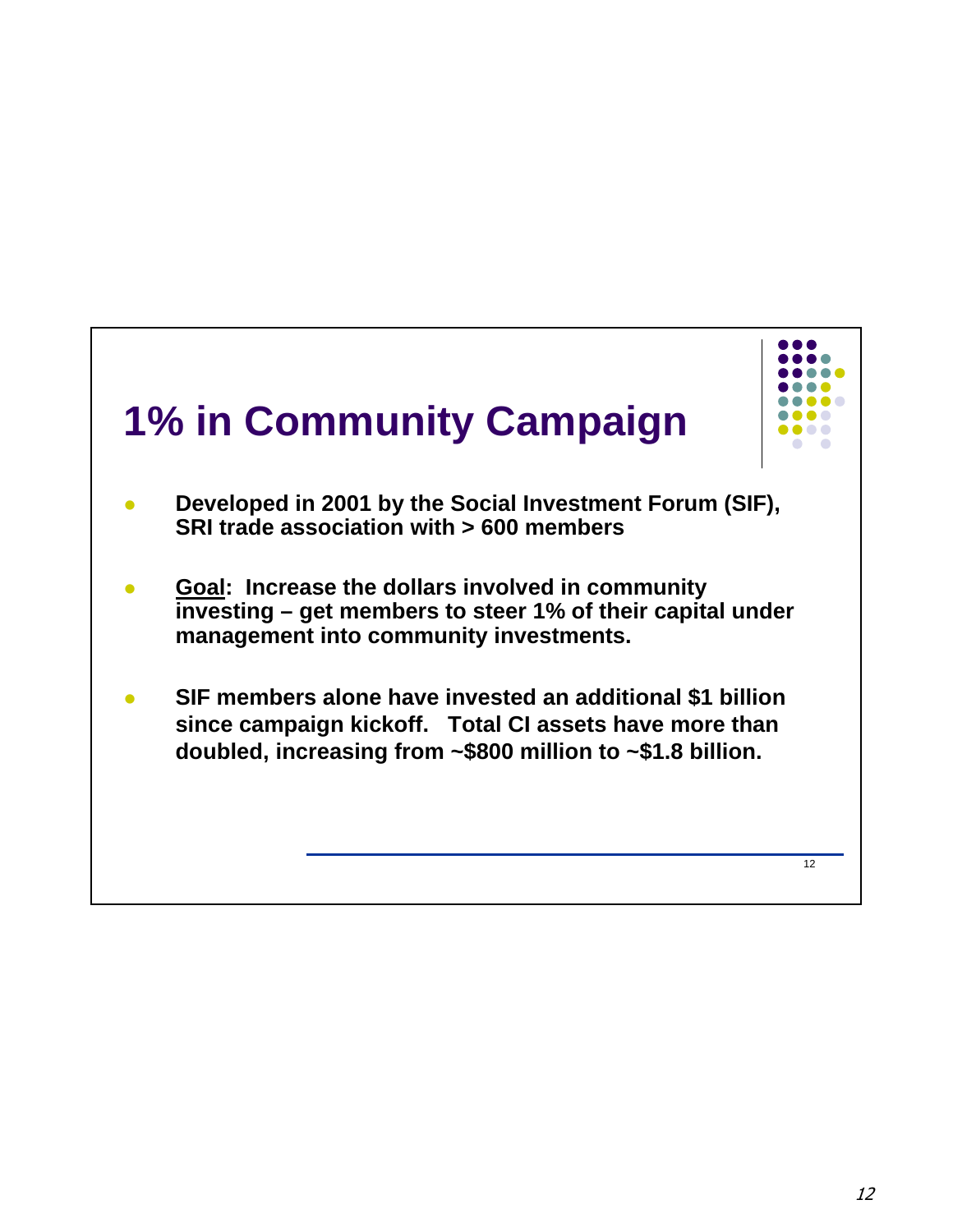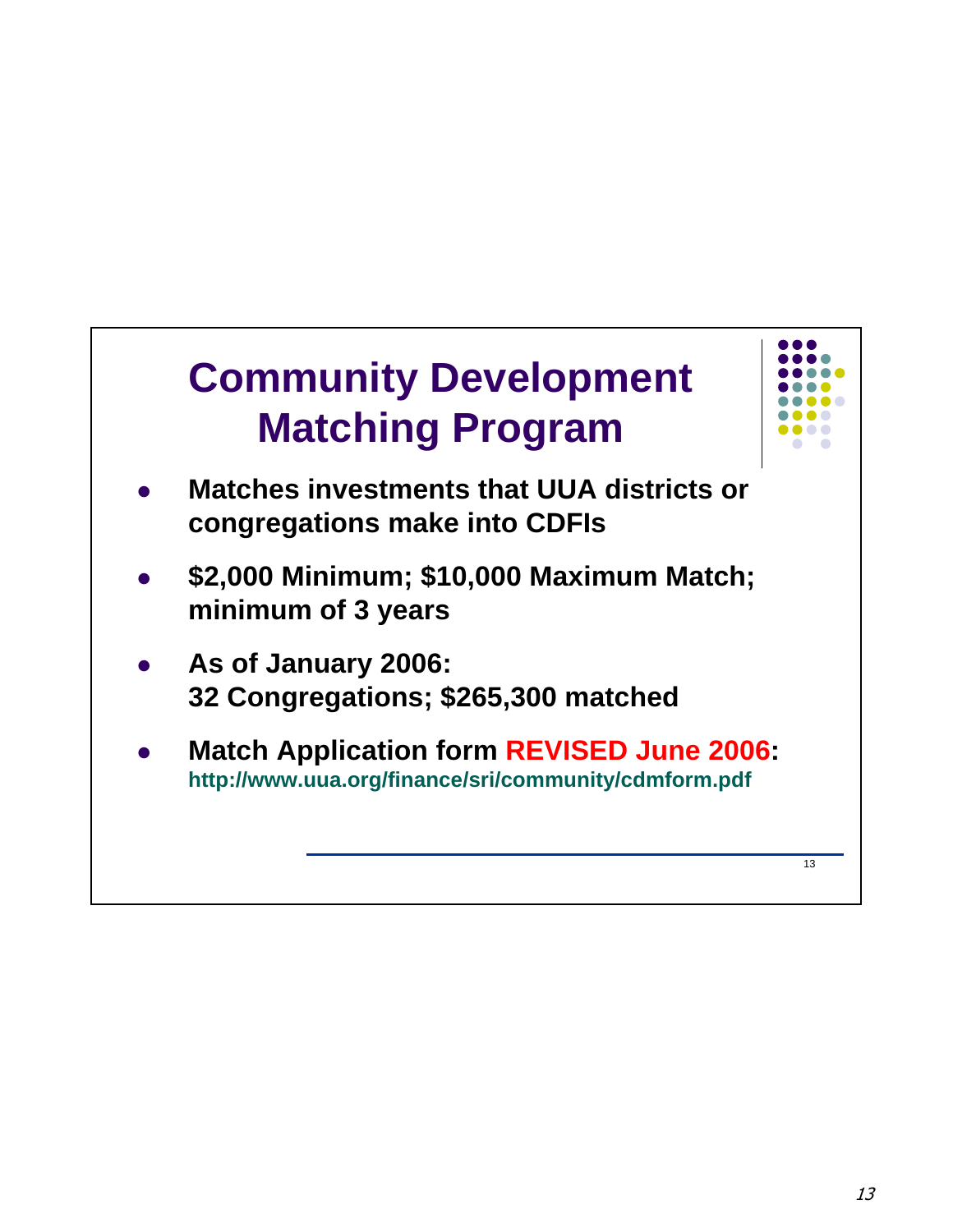| <b>Progress on Matching Program</b>                                                                     |               |           |
|---------------------------------------------------------------------------------------------------------|---------------|-----------|
| General Investment Fund 12/31/05 =                                                                      | \$117.3 MM    |           |
| \$1.17 MM<br>CI Assets at $1\%$ =                                                                       |               |           |
| 1% CI Assets X .75 for Match $=$                                                                        |               | \$878,000 |
| Less amount matched as of $1/06 =$                                                                      | $-$ \$265,000 |           |
| <b>Available Match Funds</b>                                                                            | \$613,000     |           |
| Goal: Assuming \$10,000 match, 61 more<br>congregations can accept the board's challenge -<br>will you? |               |           |
|                                                                                                         |               | 14        |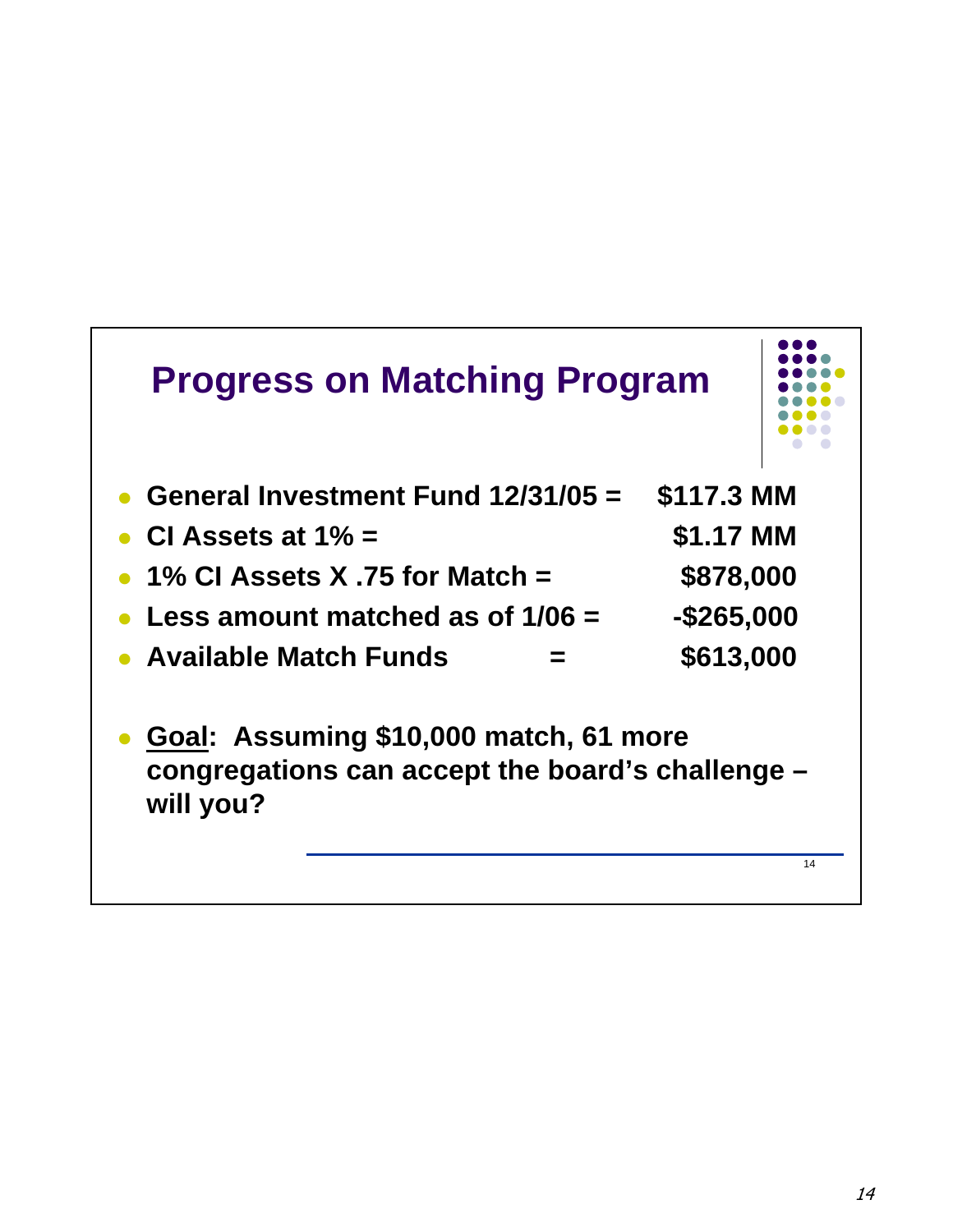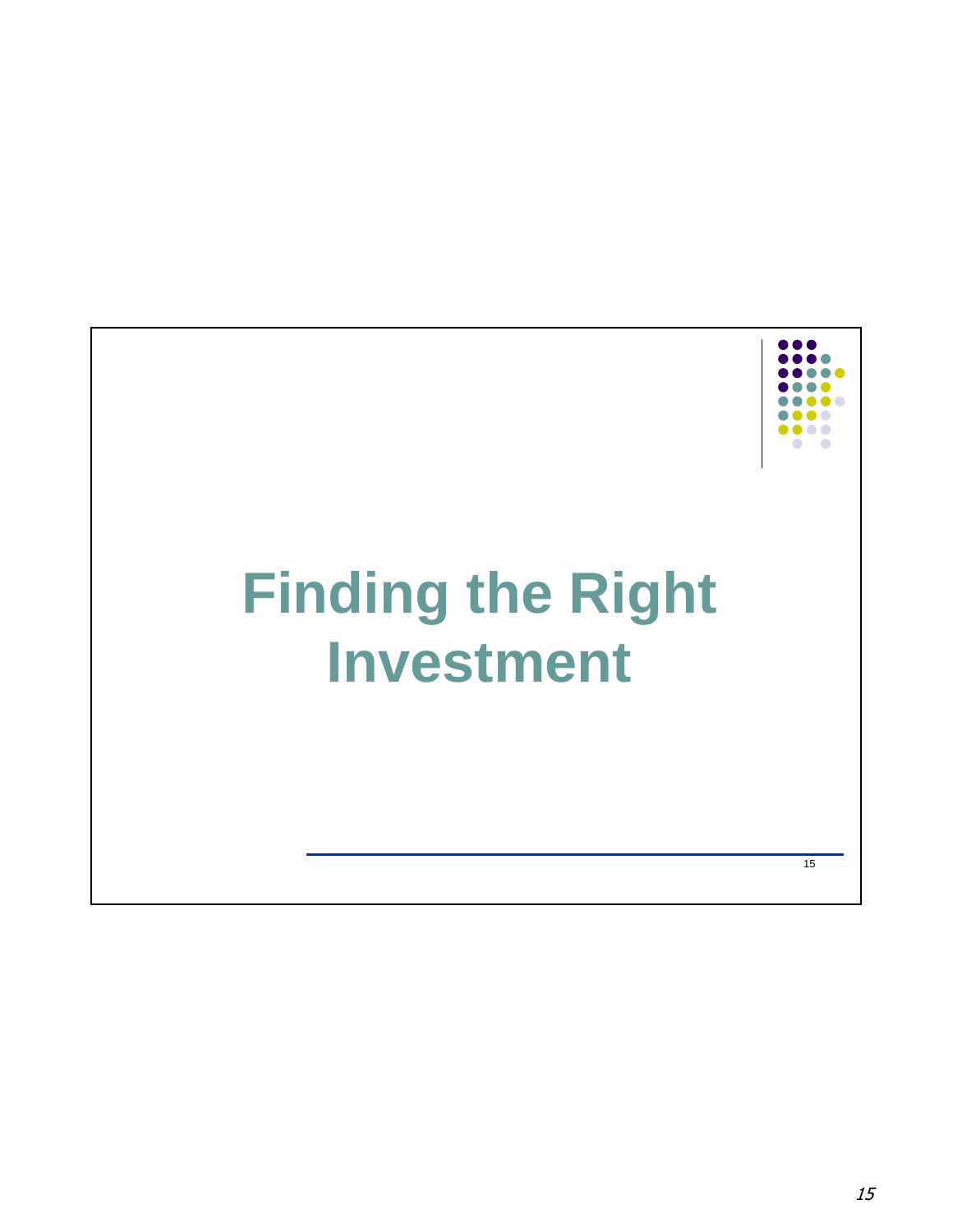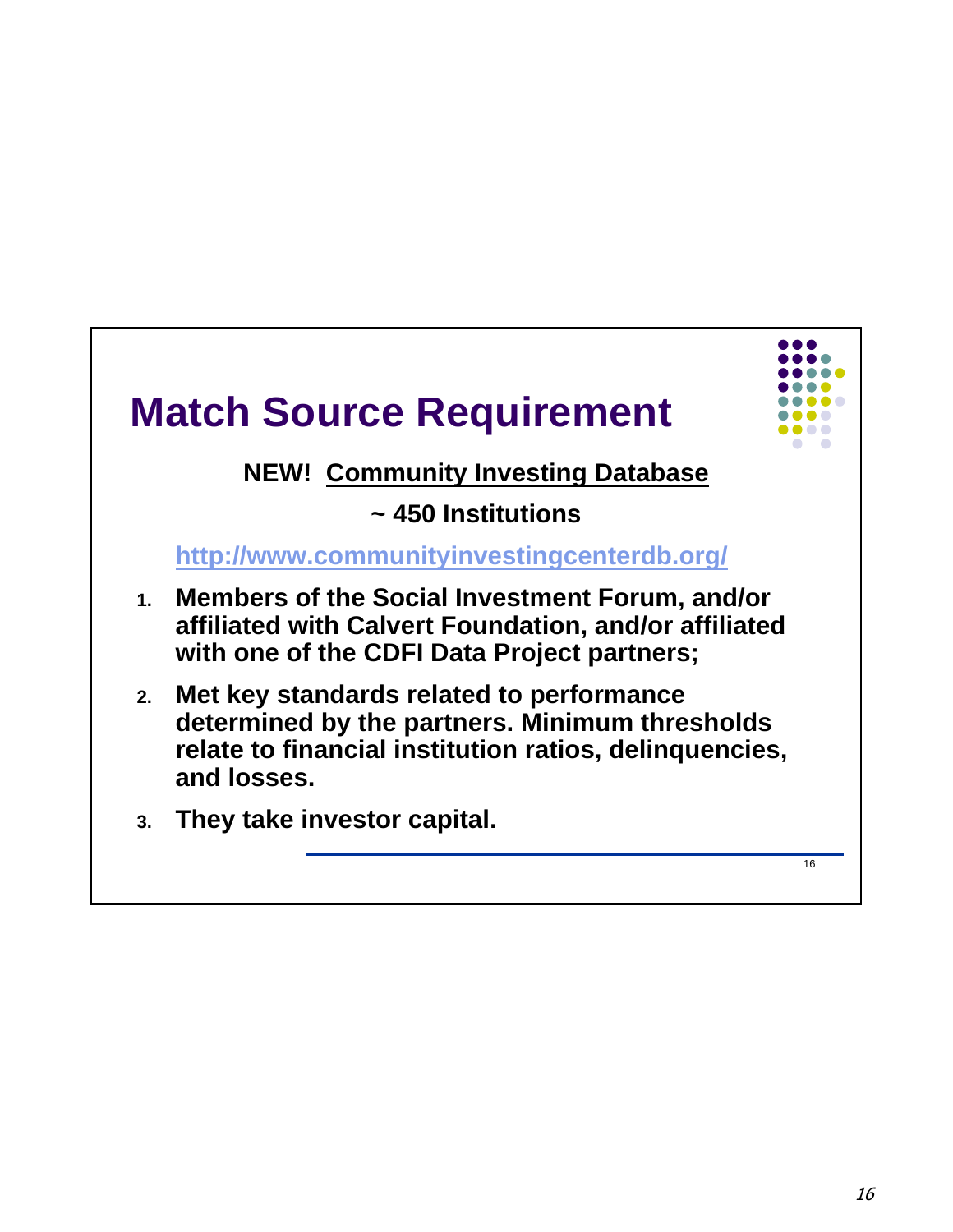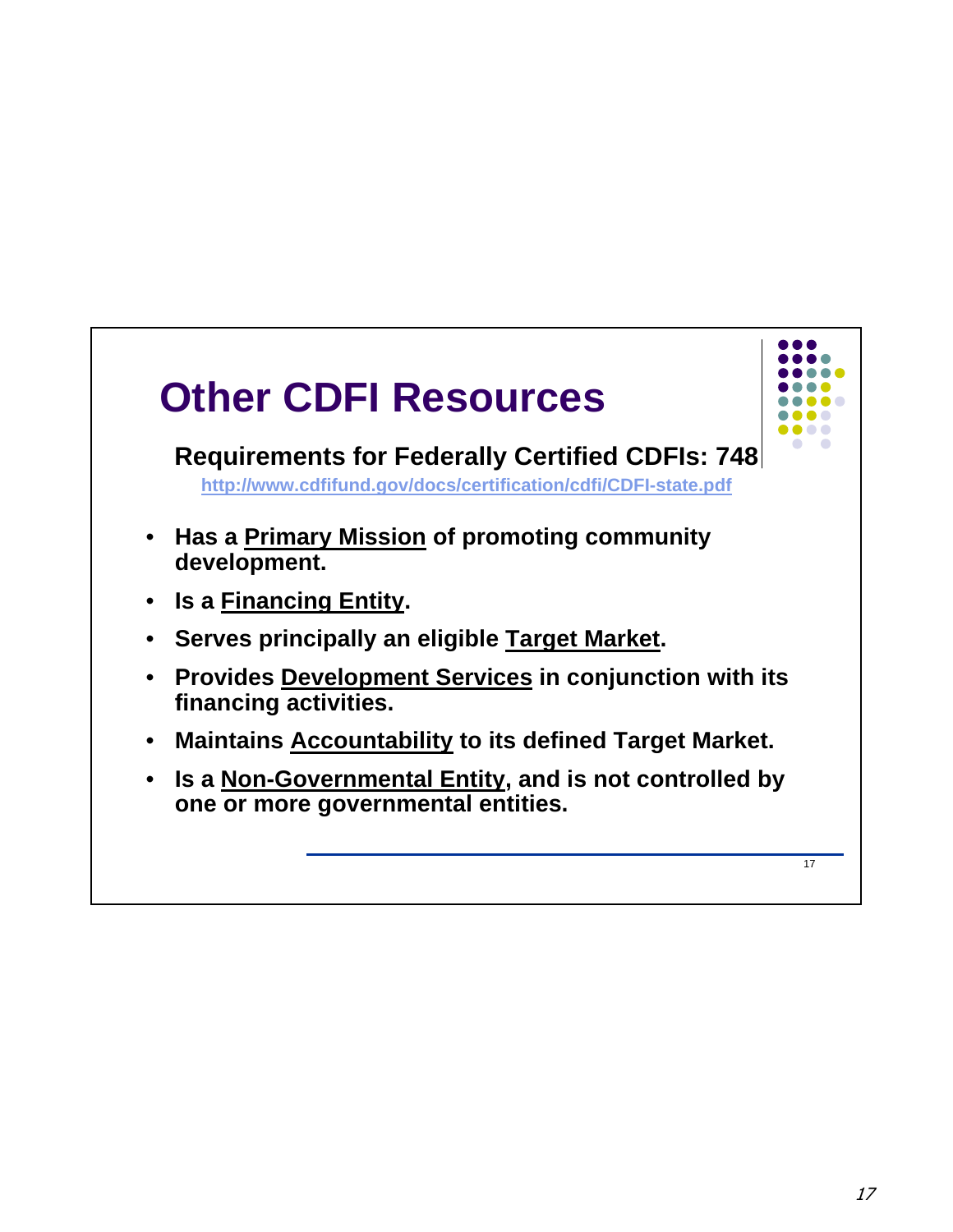| <b>CDFI Associations &amp; Listserv</b>                                                       |                                 |
|-----------------------------------------------------------------------------------------------|---------------------------------|
| <b>Opportunity Finance Network</b>                                                            | www.communitycapital.org        |
| <b>National Federation of</b><br><b>Community Development</b><br><b>Federal Credit Unions</b> | http://www.natfed.org           |
| <b>Association for Enterprise</b><br><b>Opportunity</b>                                       | www.microenterpriseworks.org    |
| <b>Community Development</b><br><b>Venture Capital Alliance</b>                               | www.cdvca.org                   |
| <b>The Community Development</b><br><b>Banking Listserv</b>                                   | http://www.lightlink.com/cdb-l/ |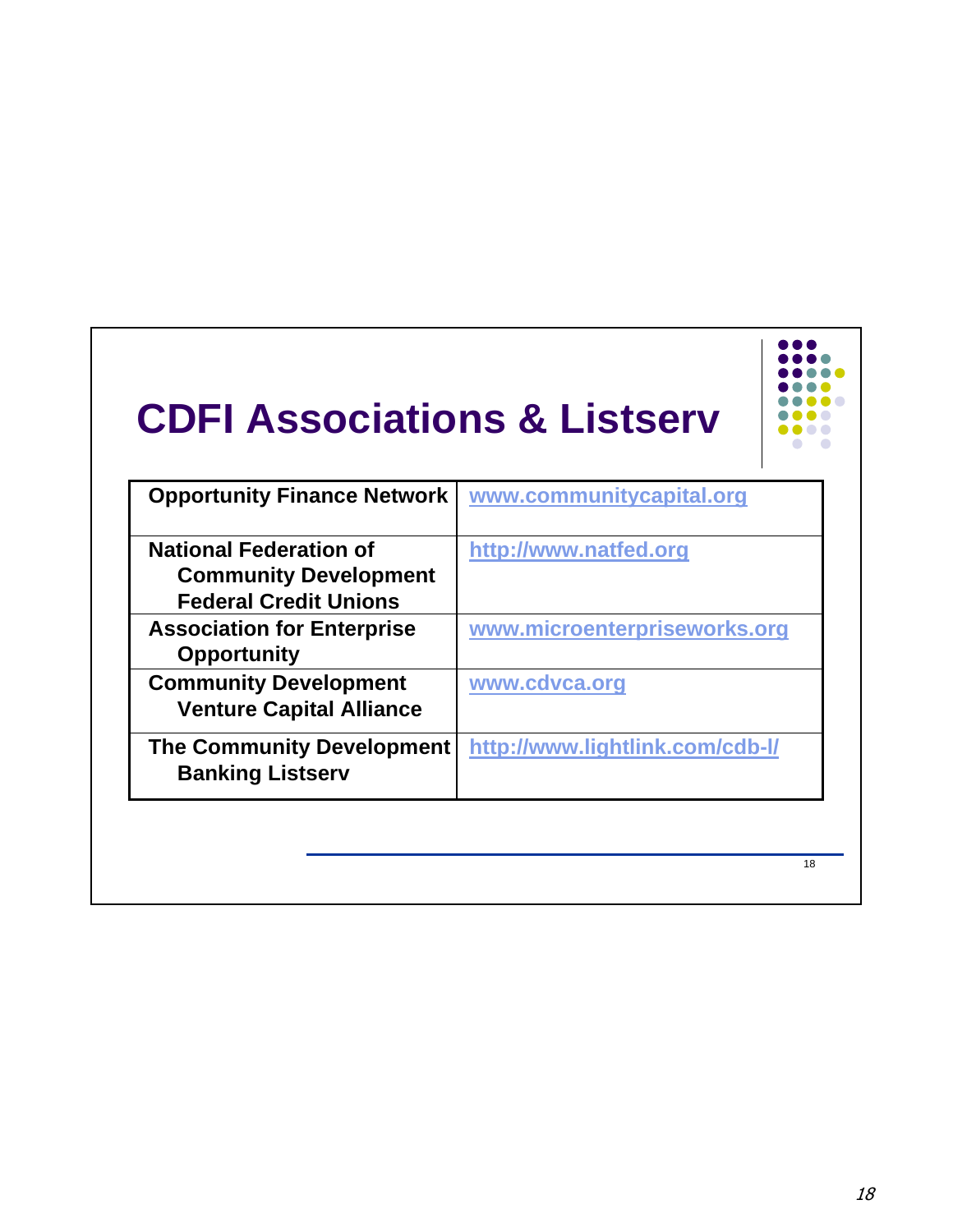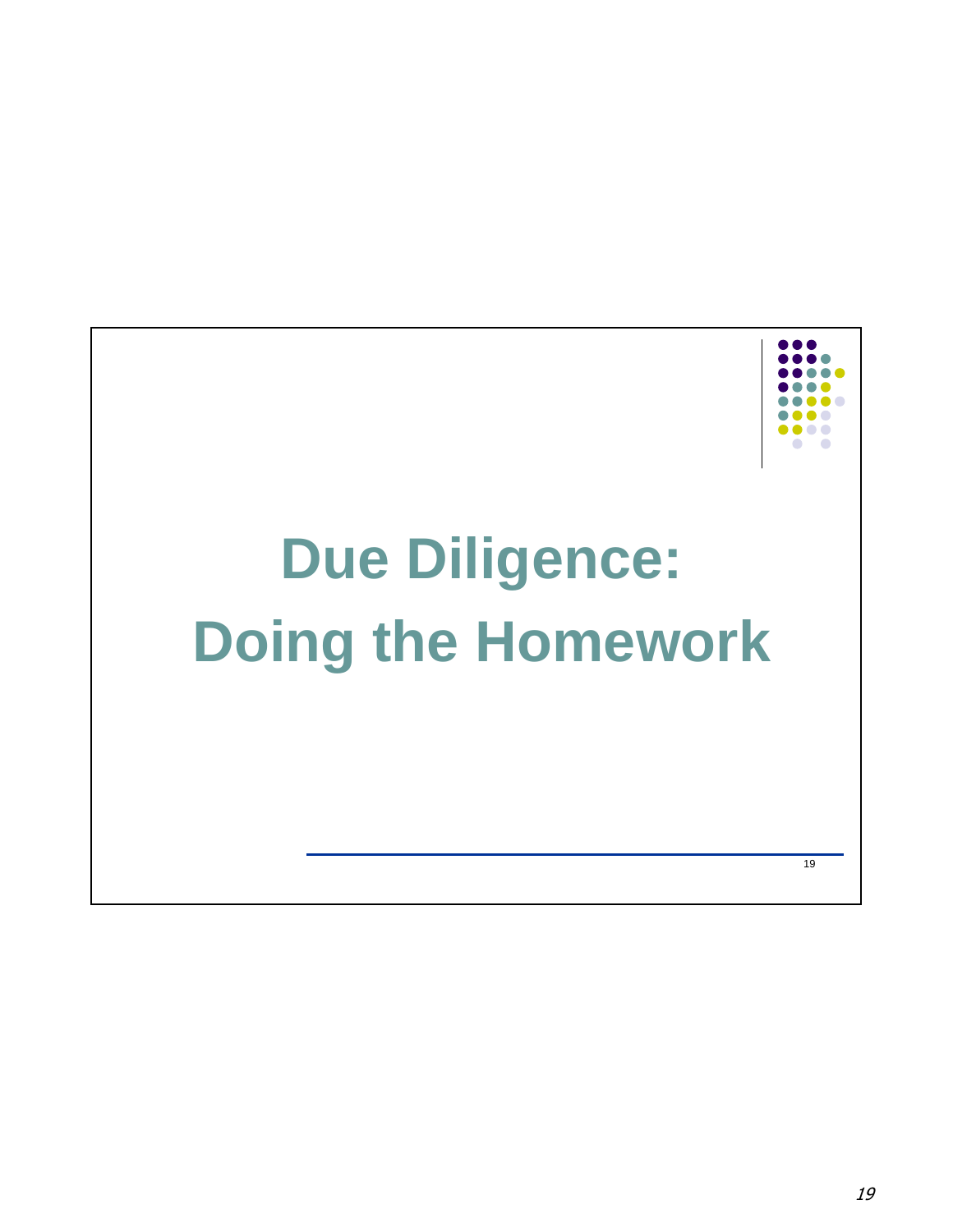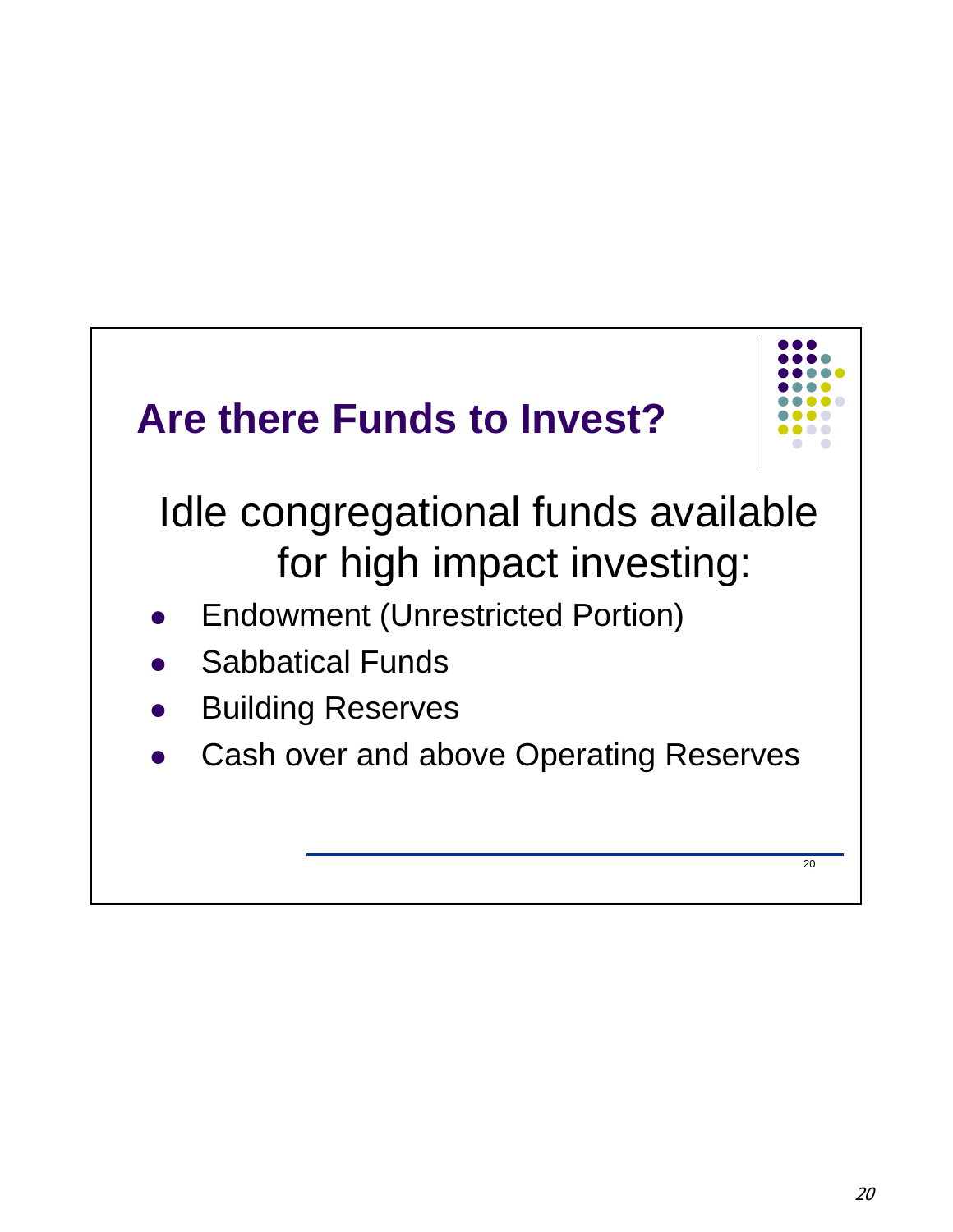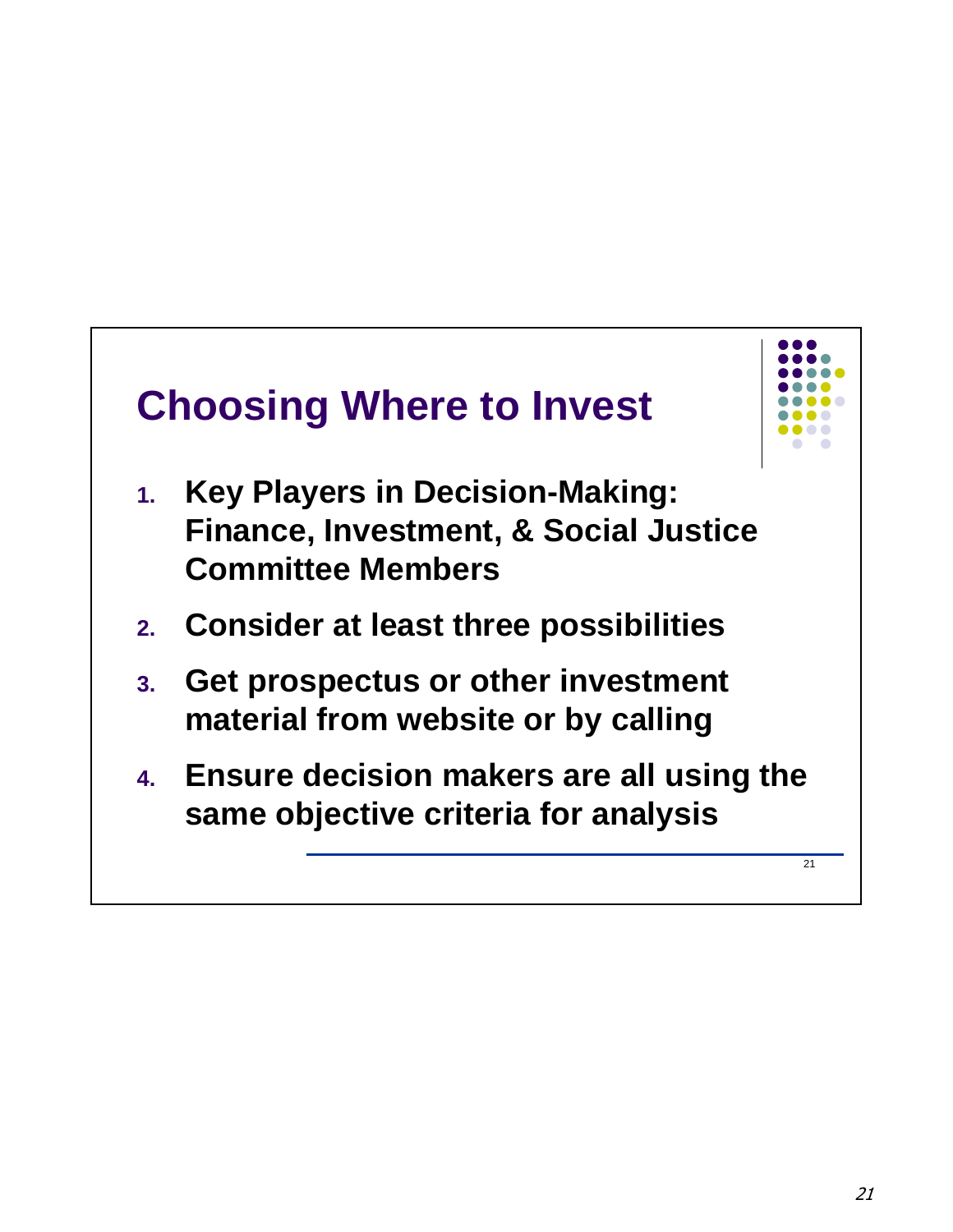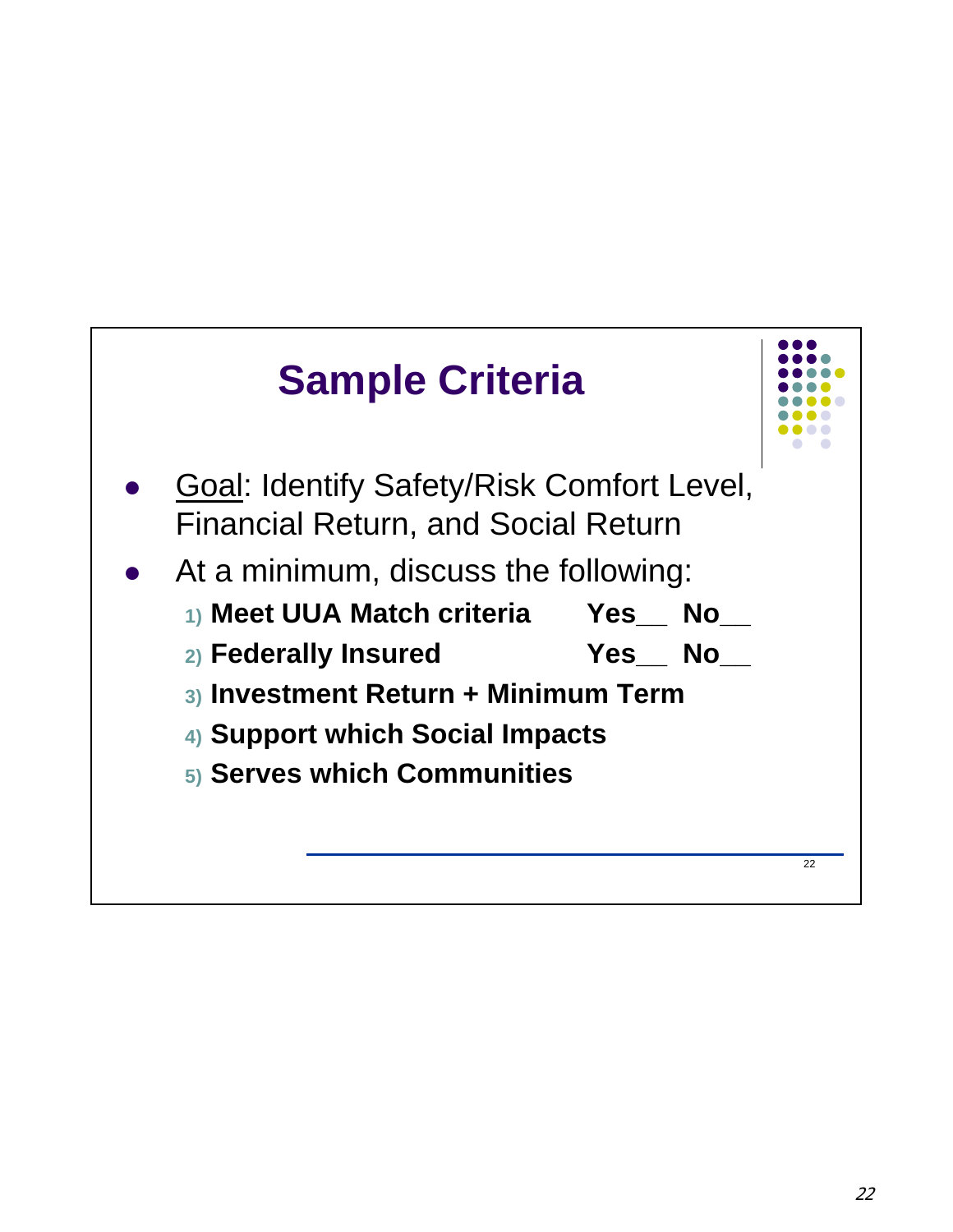